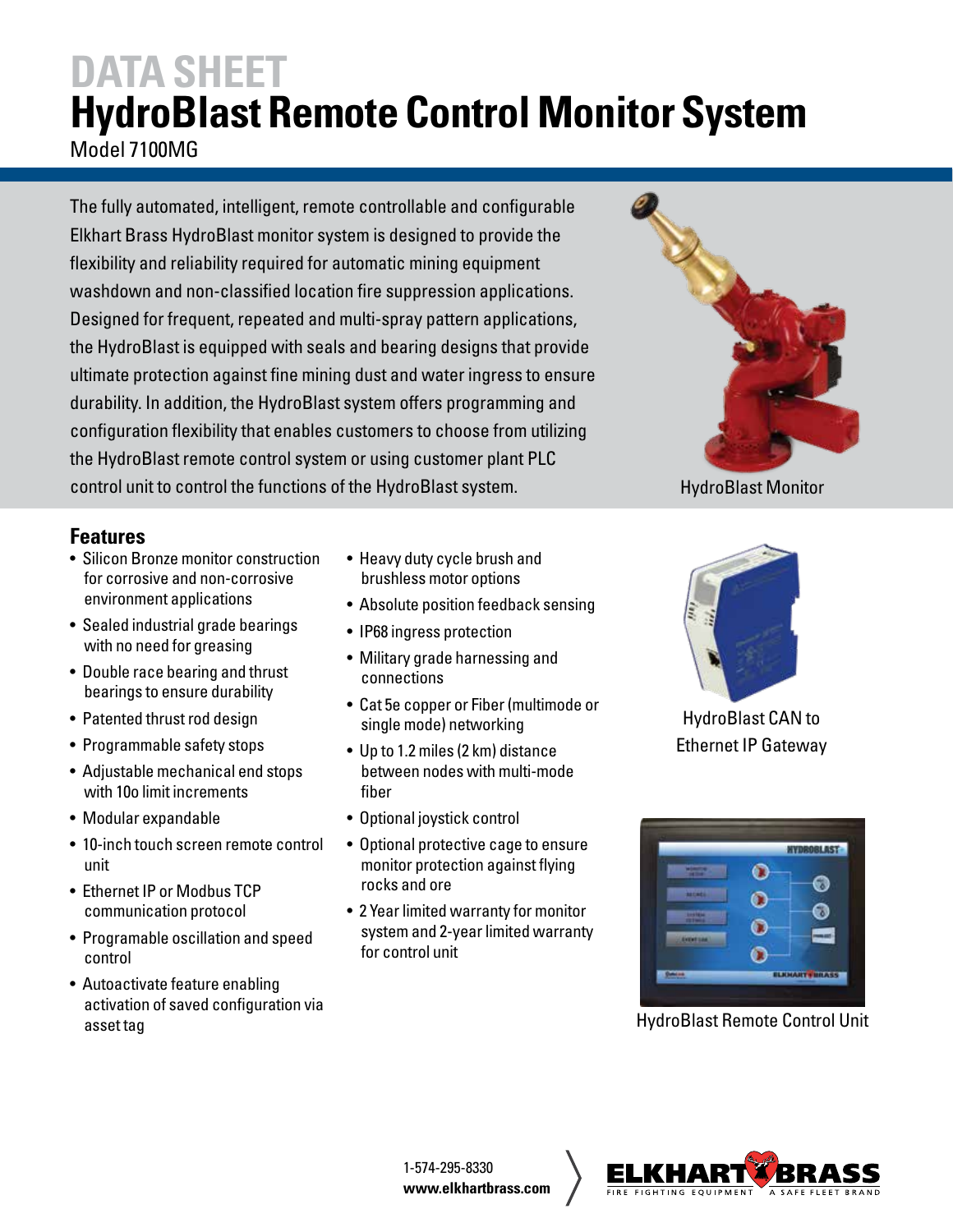## **DATA SHEET HydroBlast Remote Control Monitor System**

#### **Specifications**

| <b>Monitor</b>                           |                                                                                                                |
|------------------------------------------|----------------------------------------------------------------------------------------------------------------|
| <b>Max rated pressure</b>                | 250 psi                                                                                                        |
| <b>Flow rate</b>                         | 50 to 700GPM (180 to 2550 LPM) @ 100psi (7 bar)                                                                |
| <b>Inlet Size</b>                        | 2.5-inch 150# FF flange<br>DN80 table E (AS2129) FF flange                                                     |
| <b>Motors</b>                            | 24 VDC brush type PMDC style motors<br>48VDC brushless motor                                                   |
| <b>Oscillation range</b>                 | V: -45 $^{\circ}$ to +90 $^{\circ}$ (135 $^{\circ}$ )<br>H: 350° options                                       |
| <b>Nozzle Pattern</b>                    | Standard: Straight stream<br>Optional: Straight stream to wide fog                                             |
| <b>Stream Reach</b>                      | Up to 271 feet (83 m)                                                                                          |
| <b>Material</b>                          | Marine grade silicon bronze                                                                                    |
| <b>Dimensions</b>                        | See drawing at page 3                                                                                          |
| Weight                                   | 67 lbs. (30.391 kg)                                                                                            |
| <b>Ambient Temperature</b>               | -13 °F to 149°F (-25°C to 65°C)                                                                                |
| <b>Gateway Specification</b>             |                                                                                                                |
| Input power                              | 300mA@24VDC                                                                                                    |
| <b>Dimensions</b>                        | 4.3" x 1.4" x 4.0" (110mm x 35mm x 101mm)                                                                      |
| Weight                                   | $0.4$ lbs $(184g)$                                                                                             |
| <b>Ingress protection</b>                | <b>IP20</b><br>NEMA <sub>1</sub>                                                                               |
| <b>Operating temperature</b>             | $-13^{\circ}$ F to 70 $^{\circ}$ F (-25 $^{\circ}$ C to 70 $^{\circ}$ C)                                       |
| <b>Optional IP67 enclosure</b>           | IP 67 rated; 316 stainless steel; Dimensions 20" x 12" x 24" (508mm x 305mm x 609mm) LxWXxH                    |
| <b>Optional enclosure weight</b>         | 500 lbs (227 kg)                                                                                               |
| <b>Certification</b>                     | UL listed to UL 61010-1 and UL 61010-2-201                                                                     |
|                                          | ATEX certified to EN 60079-0 and EN 60079-15                                                                   |
|                                          | CE Certified to EN61000-6-2 and EN61000-6-4                                                                    |
| <b>Remote Control Unit Specification</b> |                                                                                                                |
| <b>Input Power</b>                       | 100-120VAC @ < 2.1A, 220-240VAC @ < 1.0A                                                                       |
| <b>Dimensions</b>                        | Screen: L: 15" x W: 15" (381 mm x 381 mm)<br>Mounting: 20" x 20" x 12.27" (LXWXH) (508 mm x 508 mm x 311.66mm) |
| <b>Enclosure Rating</b>                  | NEMA 12/13/4X, IP54, IP65, for Indoor Use                                                                      |
| <b>Material</b>                          | <b>Painted Carbon Steel</b>                                                                                    |
| Weight                                   | 55 lbs (25 kg)                                                                                                 |
| <b>Ambient temperature</b>               | 32° F to 131° F (0° C to 55° C)                                                                                |
| <b>Network Connectivity</b>              |                                                                                                                |
| <b>Type</b>                              | <b>Maximum Distance Between Nodes</b>                                                                          |
| Multimode fiber optic cable              | 6,560 ft (2 km)                                                                                                |
| Single mode fiber optic cable            | 65,616 ft (20 km)                                                                                              |
| <b>Cat 5e Ethernet cable</b>             | 250 ft (0.076 km)                                                                                              |

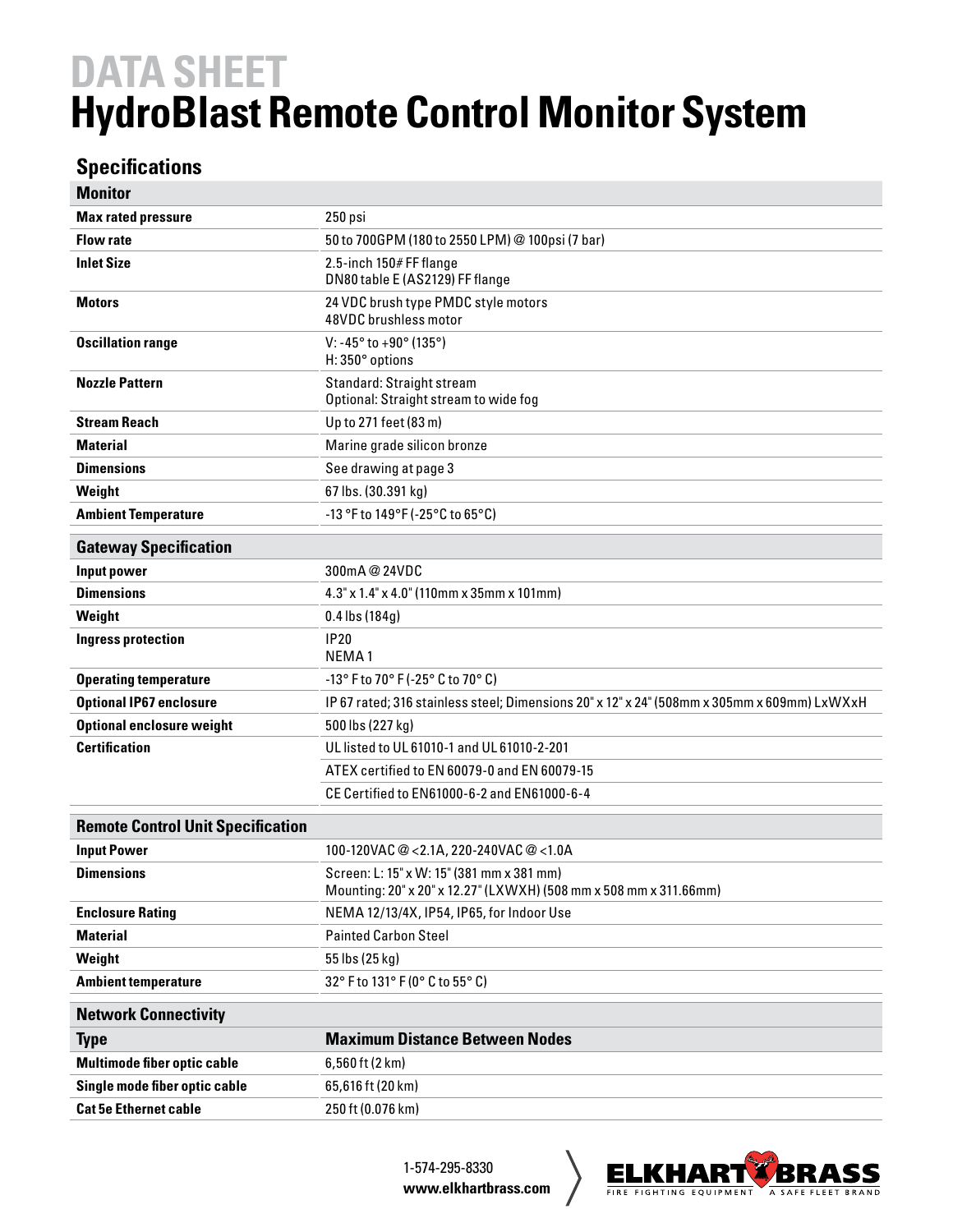## **DATA SHEET HydroBlast Remote Control Monitor System**

#### **ORDERING INFORMATION**

| 0007100MG | HydroBlast Monitor; with industrial seal for mining applications; 700GPM (2550 LPM) max<br>flow rate; 250 psi (17.2 bar) max pressure; programmable travel speeds; vertical, horizontal<br>and oscillation travels; programmable and mechanical end stops; absolute position sensing;<br>-45° to +90° (135°) max vertical travel; 350° max horizontal travel; 12VVDC heavy duty brush<br>motors; 2.5 NPT female inlet; 2.5" NHT male outlet; marine grade silicon bronze construction;<br>hardwired input devices via CAN bus J1939;                                    |
|-----------|-------------------------------------------------------------------------------------------------------------------------------------------------------------------------------------------------------------------------------------------------------------------------------------------------------------------------------------------------------------------------------------------------------------------------------------------------------------------------------------------------------------------------------------------------------------------------|
| 0007100MG | HydroBlast Monitor; with industrial seal for mining applications; 700GPM (2550 LPM) max<br>flow rate; 250 psi (17.2 bar) max pressure; programmable travel speeds; vertical, horizontal and<br>oscillation travels; programmable and mechanical end stops; absolute position sensing; -45°<br>to +90 $^{\circ}$ (135 $^{\circ}$ ) max vertical travel; 350 $^{\circ}$ max horizontal travel; 12VVDC heavy duty brushless<br>motors; 2.5 NPT female inlet; 2.5" NHT male outlet; marine grade silicon bronze construction;<br>hardwired input devices via CAN bus J1939; |
| 00594002  | HydroBlast Smooth bore nozzle; 2.5" Female NHT; 60-120GPM (76-454 LPM) constant flow<br>rate in Straight stream flow pattern; 250psi (17.2 bar) maximum pressure; marine grade brass<br>construction                                                                                                                                                                                                                                                                                                                                                                    |
| 28254001  | Hydroblast CAN to Ethernet IP and Modbus TCP gateway; 300mA@24VDC input; -13° F to 70° F<br>(-25° C to 70° C) operating temperature; IP20/ NEMA 1 enclosure                                                                                                                                                                                                                                                                                                                                                                                                             |
| 81891001  | HydroBlast Gateway enclosure                                                                                                                                                                                                                                                                                                                                                                                                                                                                                                                                            |
| 24738001  | HydroBlast monitor protective cage for mining chute applications                                                                                                                                                                                                                                                                                                                                                                                                                                                                                                        |
| 81914001  | HydroBlast Remote Control Unit; 10-inch touch screen modular expandable enables control of<br>up to 10 monitors at the same time; programable oscillation and speed control; learn feature<br>enables creation of wash recipes via joystick which can be saved and rerun with autoactivate<br>feature; autoactivate feature enabling activation of saved configuration via asset tag;<br>networkable with Cat 5e copper or Fiber (multimode or single mode) connectivity                                                                                                |



1-574-295-8330 **www.elkhartbrass.com**